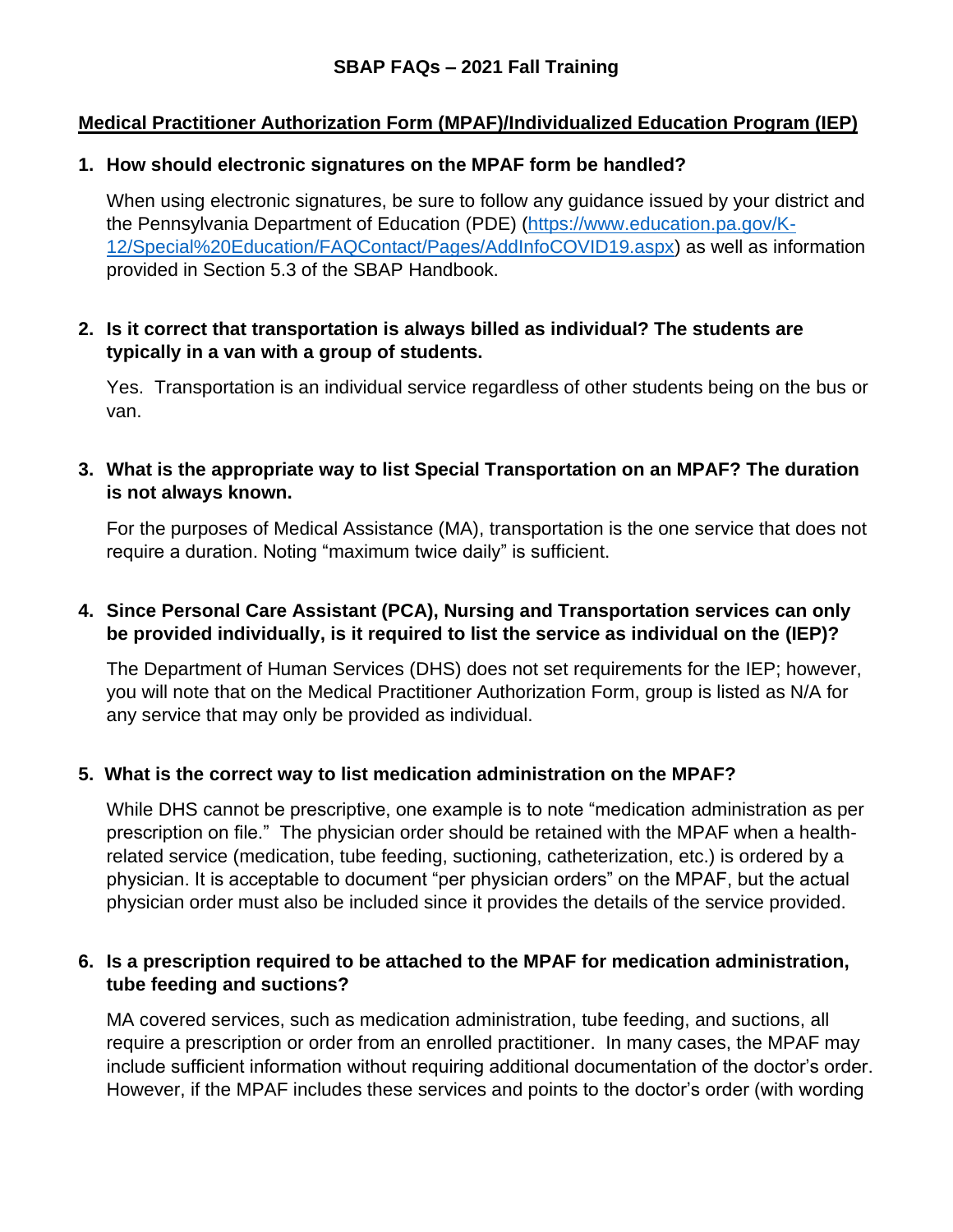such as "per doctor's order"), the doctor's orders for those services should be attached and maintained with the MPAF in case of an audit.

### **7. Is the actual pill bottle a sufficient record of the doctor's order for medication administration?**

The Pennsylvania Department of Health (DOH) has issued ["Guidelines for Pennsylvania](https://www.health.pa.gov/topics/Documents/School%20Health/Final%20Medication%20Manual.pdf)  [Schools for the Administration of Medications and Emergency Care,](https://www.health.pa.gov/topics/Documents/School%20Health/Final%20Medication%20Manual.pdf)" which can be used as a tool when developing district policies for medication record retention.

 School administrators, certified school nurses (CSN), licensed registered nurses (RN) and licensed practical nurses (LPN) need to be cognizant of state and federal laws and regulations that govern the practice of medical professionals and the administration of medications in the school setting.

 When a medication must be administered during school hours, the school district should have clearly written policies and procedures that will provide direction and guidance for medication administration to students, which are in accordance with state laws and regulations, including policies on retaining documentation of medication administration.

School health records should include medication orders.

### **Records Retention**

### **8. Please clarify the number of years that records need to be kept. Is it 4 or 6 years? If a student "ages out" of the program, how many years then do records need to be kept?**

Pennsylvania MA Regulations [\(55 Pa. Code § 1101.51 \(e\)\)](http://www.pacodeandbulletin.gov/Display/pacode?file=/secure/pacode/data/055/chapter1101/s1101.51.html&d=reduce) require medical and fiscal records that fully disclose the nature and extent of the services rendered to MA beneficiaries be retained for at least four years, or longer if required by the [Health Insurance Portability](https://www.ssa.gov/OP_Home/comp2/F104-191.html)  [and Accountability Act of 1996, Pub. L. No. 104-191](https://www.ssa.gov/OP_Home/comp2/F104-191.html) and implementing regulations at [45](https://www.ecfr.gov/current/title-45/subtitle-A/subchapter-C/part-160?toc=1)  [CFR Parts 160, 162, and 164.](https://www.ecfr.gov/current/title-45/subtitle-A/subchapter-C/part-160?toc=1) Records must be retained even if:

- the student "ages out" of the program;
- the student moves out of the school district; or
- the local education agency (LEA) ends its participation in SBAP.

Additional information related to documentation requirements is included in Chapter 5 of the SBAP Handbook.

### **Exclusions/Preclusions**

**9. SAM exclusions showed a potential match with the same name as a district staff person. We are an Intermediate Unit (IU) billing on behalf of that district, and the staff**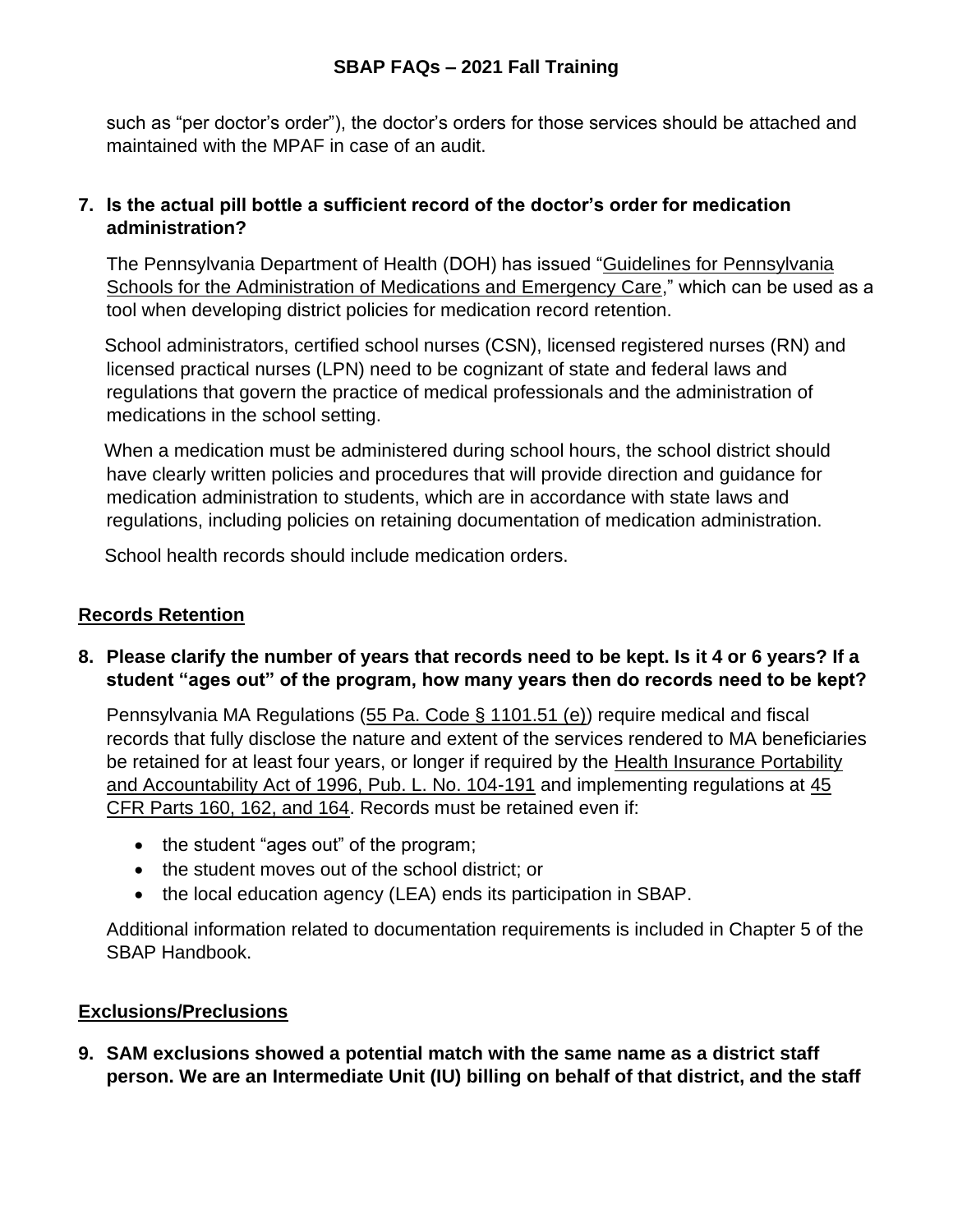#### **person is not comfortable sharing her social security number. How can we proceed to make sure this staff person is NOT the one on the excluded list?**

LEAs may contact The System for Award Management (SAM) directly via the Federal Service Desk at [https://www.fsd.gov/gsafsd\\_sp](https://www.fsd.gov/gsafsd_sp) or at 866-606-8220.

#### **10.For Exclusion/Preclusion review, it was mentioned that it was required to run for all service providers on a monthly basis. Is this encouraged as best practice to avoid audit troubles, or required as a monthly activity?**

MA Bulletin [99-11-05](https://www.dhs.pa.gov/docs/Publications/Documents/FORMS%20AND%20PUBS%20OMAP/d_005732.pdf) establishes the requirement of monthly preclusion/exclusion checks for all providers. Additionally, section 5.4 of the SBAP Handbook establishes the requirement of monthly Preclusion/Exclusion checks within the SBAP. Providers who participate in the MA Program are required to screen their employees and contractors, both individuals and entities, *prior to hire and monthly thereafter,* to determine if they have been excluded from participation in Medicare, Medicaid, or any other federal health care program.

### **Provider Logs**

# **11.For a log entry to be billable a PCA must track 15 minutes or more of providing a PCA service to a student. Can it be multiple entries that total 15 minutes or more per day?**

Yes. While provider logs are required to contain exact "Start Time" and "End Time", nonconsecutive service minutes may accumulate on a single date of service for the same service type provided to the same student. For example, the PCA assists the student with toileting from 10:02 – 10:10 and then opens food containers and assists with feeding from 11:25 – 11:35. Those minutes may accumulate. Reminder: rounding up service minutes is prohibited. Please see Section 4.4 of the SBAP Handbook for more information related to Provider Logs.

### **12.Are supervisory signatures required on logs entered electronically for providers other than PCAs?**

Supervisory signatures are required on logs for services provided by the following providers:

- Personal Care Assistant
- Occupational Therapy Assistant
- Physical Therapy Assistant
- Audiologist Assistant
- PDE-Certified Speech Language Pathologist (CSPG 63)
- Clinical Fellow in Speech Language Pathology (includes provisional licensee)
- Speech Assistant

Supervisory signatures are required for both paper and electronic logs.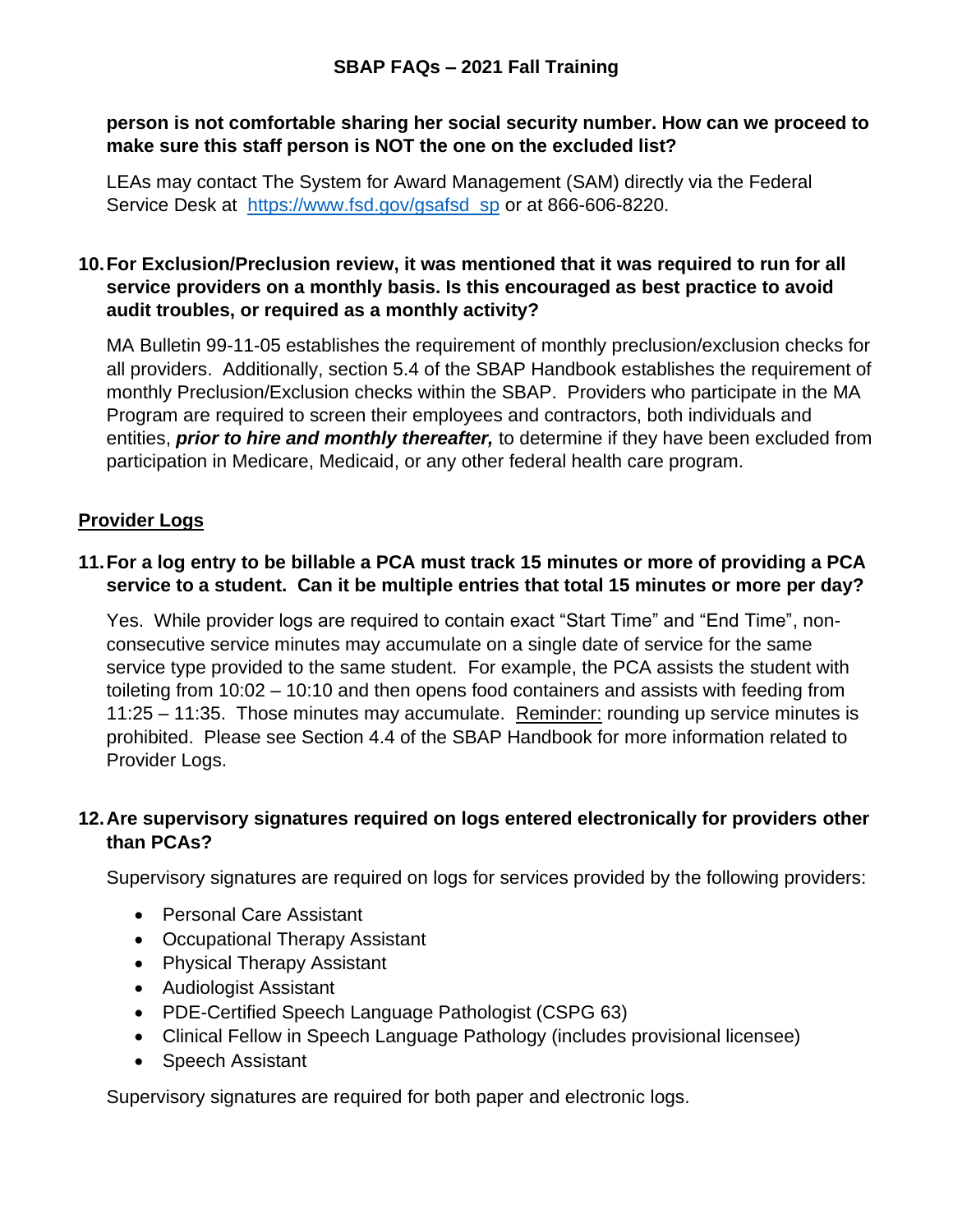### **Credentials and Licensing**

#### **13.How do we determine if the deadline for a PCA to renew his/her First Aid/CPR certification has been extended due to the COVID-19 public health emergency?**

Check with the agency that granted the certification to determine if any extensions were granted. If there was an extension, you will need to maintain documentation of that extension along with the PCA's original certification. Providers should be sure to allow enough time to renew the credential before the extension expires.

### **14.What if an individual working as a PCA does not have a copy of their high school diploma or a GED?**

Written documentation from the graduating institution may be substituted for the diploma, such as an official letter or email sent by the district providing the individual's name and graduation status. Also, verification of a higher level of education, such as an associate degree or bachelor's degree, is acceptable documentation, as the individual would have had to meet the requirement of high school graduation to be admitted to a higher-level educational program. Personal attestation, as may be provided on an employment application, is not sufficient documentation.

### **Direct Service Claiming**

#### **15.On the monthly denial report, there is often a "needs more information" comment. Can you provide clarification on what information is required when it appears that all compliance is entered?**

The description of "needs more information" is often associated to Third Party Liability, which requires no action on the part of the LEAs. PCG will continue to work with DHS to provide more details on denial descriptions as appropriate.

### **16.We started the school year with a new physical therapist (PT). Should I inactivate the previous PT now or wait 6 months? I was not sure if I needed to wait 6 months until all their log entries cleared through the claiming process before I inactivate them.**

A provider can be inactivated after all associated information, such as provider certification and service logs are entered into EasyTrac. All service logs that have the necessary compliance information, submitted within timely filing limits, will continue to be processed. However, if service logs associated with an inactive provider appear in an exception report, then the provider would need to be reactivated and the certifications entered for processing. Once processed, the provider can then be re-inactivated. The provider should be inactivated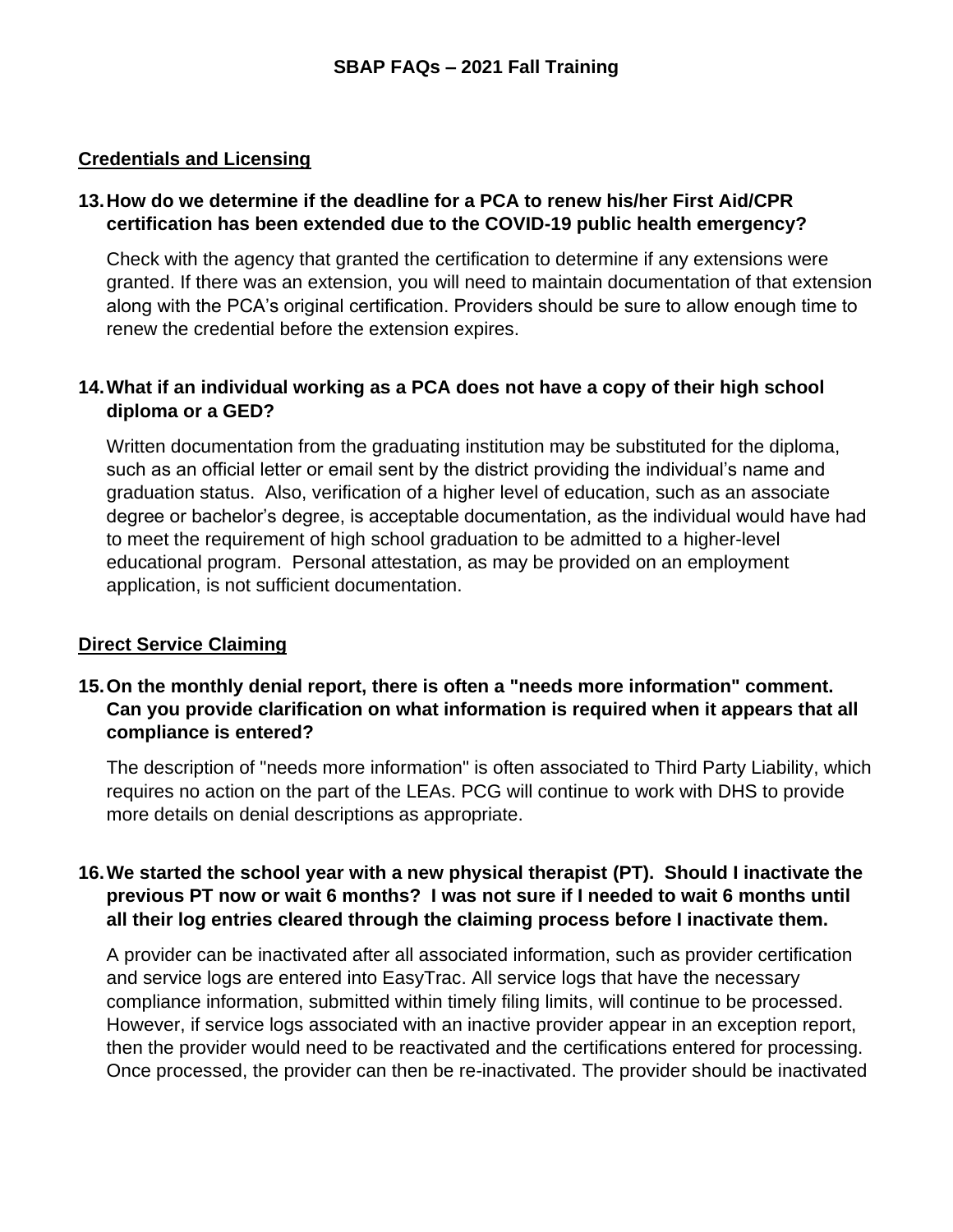only when all compliance information associated with the provider you seek to inactivate has been entered.

### **Random Moment Time Study (RMTS)**

### **17.Should we have all Special Education teachers on the staff pool?**

Whether staff or contractors should or should not be listed on a Staff Pool is ultimately up to the LEA's discretion. The decision to add Special Education teachers should be based on the source of funding for the position and the activities they engage in rather than their title. Some items to consider:

- Staff that are 100% federally funded should **not** be included on the time study as none of their costs are reimbursable.
- Only qualified direct service providers should be on the Direct Service Staff Pool.
- Staff who spend most of their time (*on a typical day*) supporting the Special Education program and/or health-related services in an IEP **and** are not a direct service provider could be considered further for the Admin Pool.

# **18.If a speech therapist has a provisional license (not having all their 3 C's) and is under supervision, can we have them on the staff pool?**

Yes, if the speech therapist with a provisional license is providing speech services under supervision and their services are being submitted to Medicaid for reimbursement, the LEA may add the speech therapist to their cost pool. If they are not being supervised and/or not being submitted to Medicaid for reimbursement, they should not be included in the Time Study.

### **Tuition**

### **19.How can I receive health-related tuition reimbursement?**

You may report the tuition costs for a student if the health-related service is being delivered by the school to which you are paying tuition AND you have verified that that school is not submitting direct service claims to MA for the student. To receive reimbursement for allowable health-related tuition costs, LEAs must still participate in all program components as indicated in the LEA Agreement and Section 1.3.b. of the SBAP Handbook, including the submission of compensable direct service claims.

**20.If you are paying tuition for a student but the student is receiving services through another contract outside of the tuition can you bill for the service and include the provider in the staff pool? For example, you are receiving contracted occupational**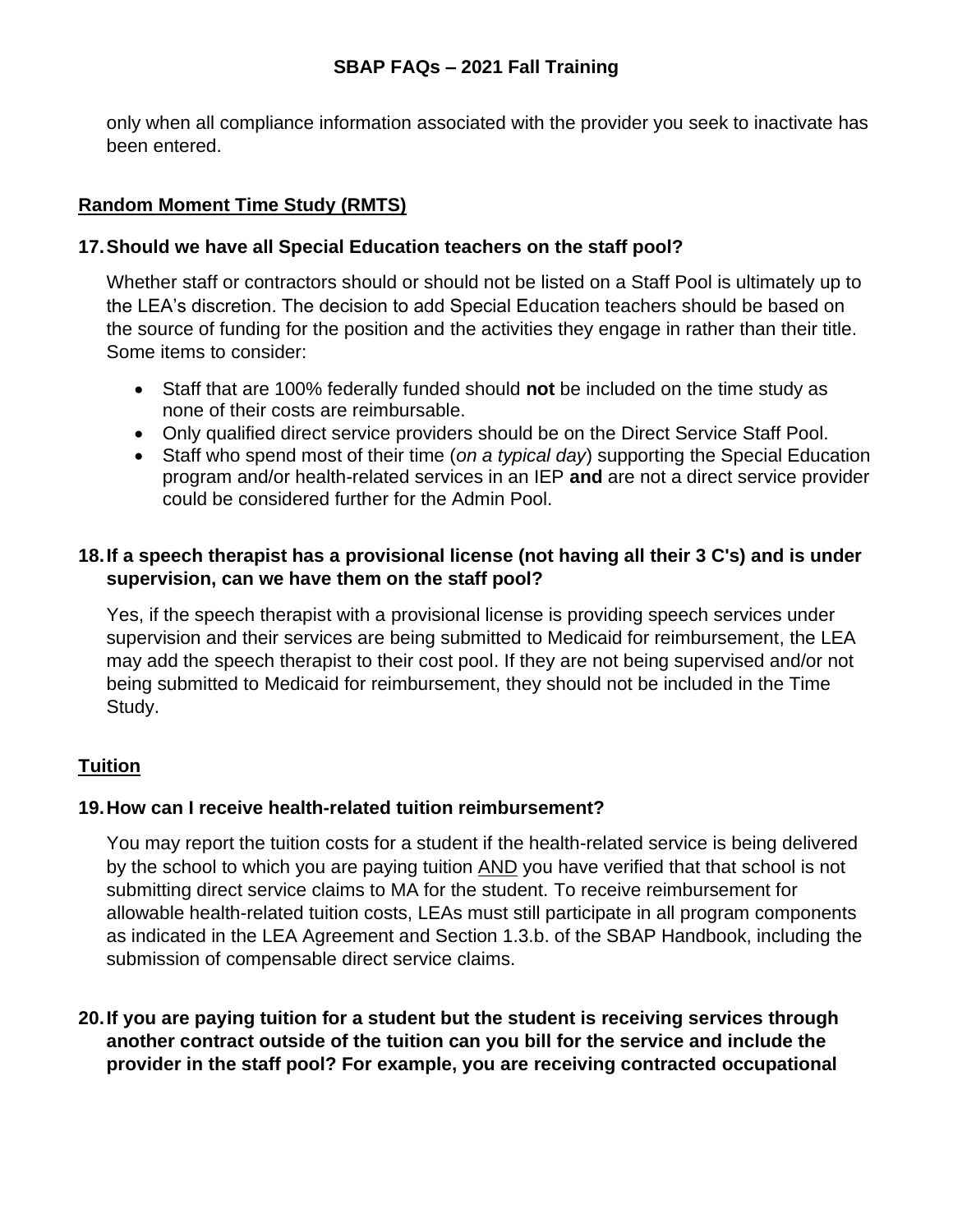### **therapy (OT) services, but you are also paying tuition for a student to be in placement. Can you still bill for the OT and include the provider in the staff pool list?**

If the cost for OT service is OUTSIDE of the tuition you may include the provider in the staff pool list (SPL) for your LEA and submit the services that the OT provides for your students. You MUST include the OT on the SPL and that provider must participate in the Random Moment Time Study in order to then bill for those OT services.

# **Cost Settlement/Cost Reconciliation**

# **21.In order to receive the Unrestricted Indirect Cost Rate (UICR), is it required to submit the Annual Financial Report by 10/31?**

UICRs are calculated and certified by PDE as part of the Annual Financial Report (AFR) submission. The published deadline to complete the AFR is October 31<sup>st</sup>. DHS has no input or effect on the timetable for processing AFRs or calculating rates; therefore, it is recommended that the AFR be submitted by 10/31. However, all UICRs received by DHS from PDE by February 15<sup>th</sup> will be utilized for the relevant MAC claim and Cost Settlement Calculations.

# **22.Given that the amount of paid logs has been reduced due to the health emergency, have you considered looking at the interim rate calculation differently (a rolling average), to alleviate the impact?**

In accordance with the approved payment methodology outlined in Pennsylvania's Medicaid State Plan, DHS annually revises the provider-specific interim rate (rate) for LEAs. DHS must adhere to the process for calculating rates as outlined in the State Plan; therefore, no adjustments are anticipated.

# **23.Will our 20-21 cost settlement be impacted by our ability to claim certain services delivered via telemedicine?**

There is potential for FY20-21 Cost Settlements to be affected by the fact that some SBAP services could not be billed when delivered via telemedicine. For example, if an LEA reports costs for Personal Care Assistants, but none of those PCAs provided in-person services that could be reimbursed resulting in \$0 interim payments for personal care, then the costs would not carry through as Medicaid allowable costs during the cost reconciliation/settlement process. However, LEAs will continue to be reimbursed at the higher enhanced FMAP rate through the quarter in which the public health emergency ends.

### **24.Must Compensatory services be listed in the current IEP or will the previous IEP, Med Auth and Compensatory agreement be honored?**